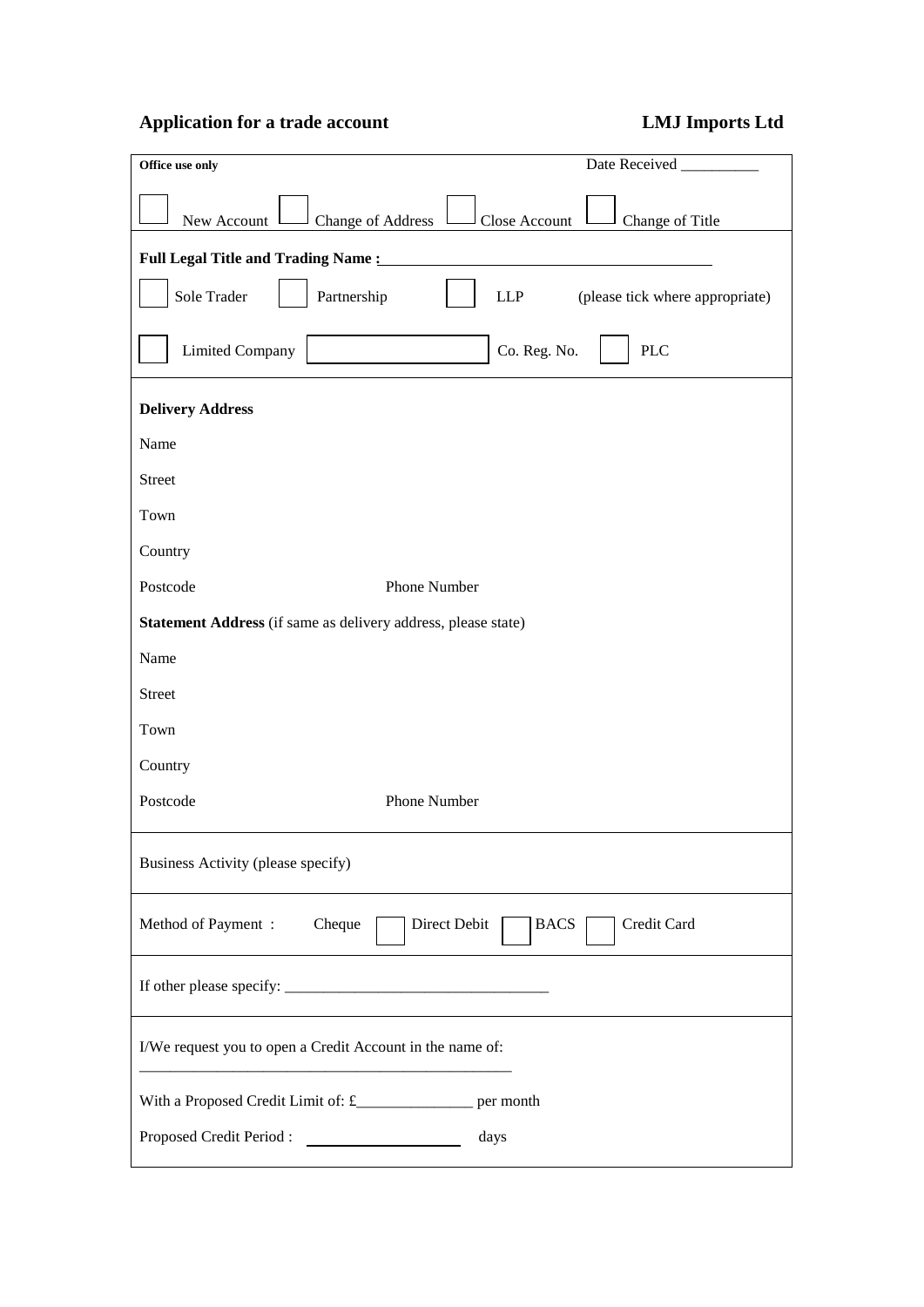| <b>Trade References</b><br>I/We authorise you to take up references at any time from the under mentioned bank and trade sources<br>(we may make searches with a credit reference agency, which will keep a record of those searches and<br>will share that information with other businesses. We may also make enquiries about the principal<br>directors with a credit reference agency.): |                                                                                                  |  |  |  |  |
|---------------------------------------------------------------------------------------------------------------------------------------------------------------------------------------------------------------------------------------------------------------------------------------------------------------------------------------------------------------------------------------------|--------------------------------------------------------------------------------------------------|--|--|--|--|
|                                                                                                                                                                                                                                                                                                                                                                                             |                                                                                                  |  |  |  |  |
|                                                                                                                                                                                                                                                                                                                                                                                             |                                                                                                  |  |  |  |  |
|                                                                                                                                                                                                                                                                                                                                                                                             |                                                                                                  |  |  |  |  |
|                                                                                                                                                                                                                                                                                                                                                                                             |                                                                                                  |  |  |  |  |
| 2.                                                                                                                                                                                                                                                                                                                                                                                          |                                                                                                  |  |  |  |  |
|                                                                                                                                                                                                                                                                                                                                                                                             |                                                                                                  |  |  |  |  |
|                                                                                                                                                                                                                                                                                                                                                                                             |                                                                                                  |  |  |  |  |
|                                                                                                                                                                                                                                                                                                                                                                                             |                                                                                                  |  |  |  |  |
|                                                                                                                                                                                                                                                                                                                                                                                             |                                                                                                  |  |  |  |  |
| 3.                                                                                                                                                                                                                                                                                                                                                                                          |                                                                                                  |  |  |  |  |
|                                                                                                                                                                                                                                                                                                                                                                                             |                                                                                                  |  |  |  |  |
|                                                                                                                                                                                                                                                                                                                                                                                             |                                                                                                  |  |  |  |  |
|                                                                                                                                                                                                                                                                                                                                                                                             |                                                                                                  |  |  |  |  |
| sign a consent. In the meantime, please enter your bank details below.<br>Name                                                                                                                                                                                                                                                                                                              |                                                                                                  |  |  |  |  |
| <b>Contact for Payment</b>                                                                                                                                                                                                                                                                                                                                                                  |                                                                                                  |  |  |  |  |
| <b>Details of Owner/ Partners/ Directors</b><br>We have read, understood and retained a copy of your conditions of sale (including the Title and Risk                                                                                                                                                                                                                                       |                                                                                                  |  |  |  |  |
| clause) and agree to trade in accordance with these for any goods supplied. We accept that title to all<br>goods supplied to us will remain vested in LMJ Imports Limited until all amounts outstanding from us<br>on any account have been paid in full to LMJ Imports Limited.                                                                                                            |                                                                                                  |  |  |  |  |
|                                                                                                                                                                                                                                                                                                                                                                                             | I/We also agree to comply with your settlement terms (specified within your conditions of sale). |  |  |  |  |
| I attach a sample of my/ our headed paper with this form.                                                                                                                                                                                                                                                                                                                                   |                                                                                                  |  |  |  |  |
|                                                                                                                                                                                                                                                                                                                                                                                             |                                                                                                  |  |  |  |  |
|                                                                                                                                                                                                                                                                                                                                                                                             |                                                                                                  |  |  |  |  |
|                                                                                                                                                                                                                                                                                                                                                                                             |                                                                                                  |  |  |  |  |
|                                                                                                                                                                                                                                                                                                                                                                                             |                                                                                                  |  |  |  |  |
|                                                                                                                                                                                                                                                                                                                                                                                             |                                                                                                  |  |  |  |  |
|                                                                                                                                                                                                                                                                                                                                                                                             |                                                                                                  |  |  |  |  |
|                                                                                                                                                                                                                                                                                                                                                                                             |                                                                                                  |  |  |  |  |
|                                                                                                                                                                                                                                                                                                                                                                                             |                                                                                                  |  |  |  |  |
|                                                                                                                                                                                                                                                                                                                                                                                             |                                                                                                  |  |  |  |  |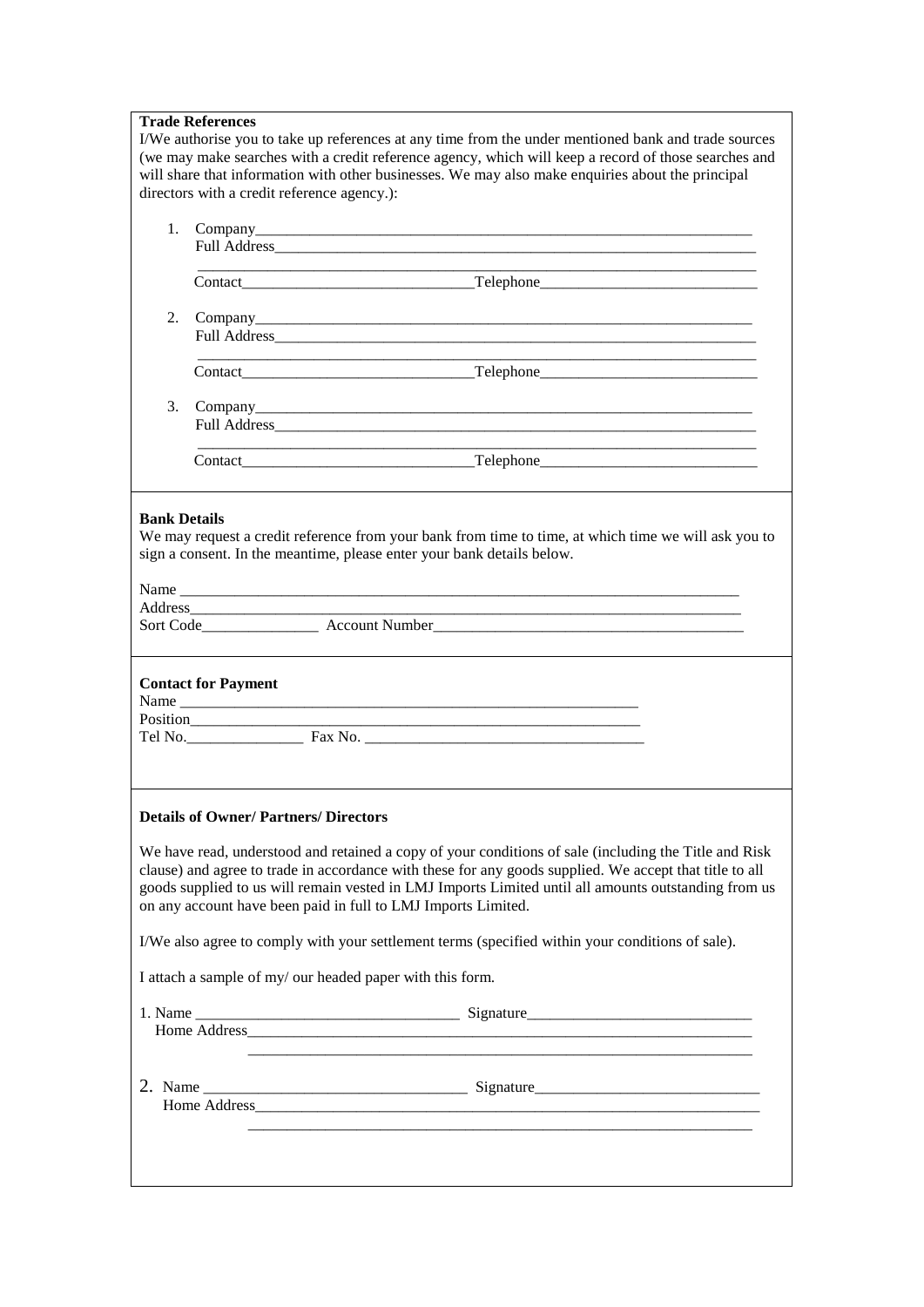| <b>Insurance</b>                  |  |
|-----------------------------------|--|
| Name of your insurer              |  |
|                                   |  |
|                                   |  |
| Policy Number                     |  |
| Renewal Date <b>Exercise 2018</b> |  |
| Amount of Cover £                 |  |
|                                   |  |

## **Office use only**

### **Customer Visit Report**

(to be completed by Supplier/ Sales Representative.)

(This report should contain key information about a prospective new customer i.e. length of time in business, size of business, where they have previously purchased goods from, financial information etc.)

| Signature_ | Date |
|------------|------|
|            |      |
|            |      |
|            |      |
|            |      |
|            |      |
| Signature_ | Date |
|            |      |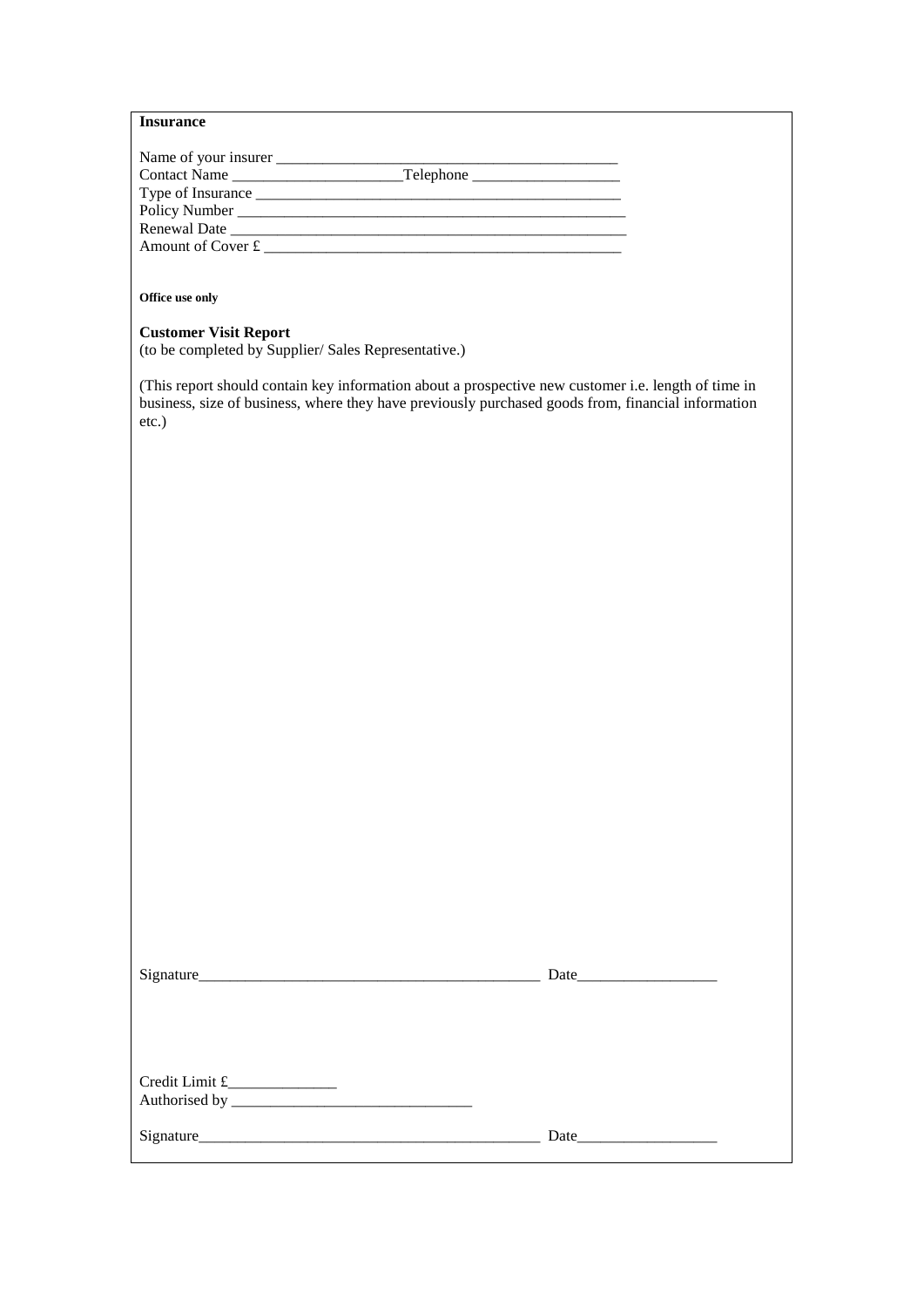# LMJ Imports Limited 2<sup>nd</sup> Floor, 85 Hatton Garden London EC1N 8JR

## Terms and Conditions of Sale

Please carefully note all our conditions of sale prior to making any purchase. If goods are posted/delivered or collected by you the Customer or your representative, signature upon receipt/collection denotes acceptance of all our terms and conditions of trading/sale, otherwise any purchase made by you will be your confirmation of acceptance of our terms and conditions of sale.

- 1 Definitions in these Conditions:
	- 1.1 "Buyer" means the person who buys or agrees to buy the goods from the Seller.<br>1.2 "Conditions" means the Terms and Conditions of Sale as set out in this docume
	- 1.2 "Conditions" means the Terms and Conditions of Sale as set out in this document and any Special Terms and Conditions agreed in writing by the Seller.
	- 1.3 "Delivery Date" means the date specified by the Seller when the goods are to be delivered.
	- 1.4 "the Goods" means loose diamonds which the Buyer agrees to buy from the Seller.<br>1.5 "Price" means the Price for the goods excluding carriage, packing, insurance, VAT
	- 1.5 "Price" means the Price for the goods excluding carriage, packing, insurance, VAT and any similar tax and any other jurisdiction.
	- 1.6 "Seller" means LMJ Imports Limited (Company No 04802007) of 3rd Floor, 34-35 Hatton Garden, London, EC1N 8DX.
- 2 Conditions applicable
	- 2.1 These conditions shall apply to all contracts for the sale of Goods by the Seller to the Buyer to the exclusion of all other terms and conditions including any terms and conditions which the Buyer may purport to apply under any purchase order, confirmation or order or similar document.
	- 2.2 All orders for Goods shall be deemed to be an offer by the Buyer to purchase the Goods pursuant to these Conditions.
	- 2.3 Acceptance of delivery of the Goods shall be deemed to be conclusive evidence of the Buyer's acceptance of these Conditions and any failure by the Buyer to provide a signed receipt shall not prejudice that acceptance.
	- 2.4 Any variation to these Conditions including any special Terms and Conditions agreed between the parties shall be inapplicable unless agreed in writing by an authorised signatory on behalf of the Seller. Details of the authorised signatories of the Seller can be obtained on request.
- 3 The Price and Payment
	- 3.1 The Price shall be the Price quoted on the numbered Appro / Delivery Note. The Price is exclusive of VAT which shall be due at the rate ruling on the date of the Seller's invoice.
	- 3.2 The Payment of the Price and VAT shall be due within 30 days of the date of the invoice. Time of Payment shall be of the essence.
	- 3.3 Interest on over-due invoices shall accrue from the date when payment becomes due until the date of actual payment at a rate of 4% above National Westminster Bank PLC's base rate from time to time as well after as before any judgement.
- 4 The Goods

The quantity and description of the Goods shall be as set out in the Seller's quotations.

5 Warranty and Liability

The Seller warrants that the Goods will at the time of delivery correspond to the description given by the Seller. [Except where the Buyer is dealing as a consumer (as defined in the Unfair Contract Terms Act 1977 Section 12)], all other warranties, conditions or terms relating to fitness for purpose, merchantability or condition of the Goods and whether implied by statute or common law or otherwise excluded.

#### 6 Delivery of the Goods

Delivery of the Goods shall be made to the Buyer's address on the Delivery Date. The Buyer shall make all arrangements necessary to take delivery of the Goods whenever they are intended for delivery.

#### 7 Acceptance of the Goods

- 7.1 The Buyer shall be deemed to have accepted Goods (24 hours) after delivery to the buyer.
- 7.2 After acceptance the Buyer shall not be entitled to reject Goods which are not in accordance with the Contract.

#### 8 Title and Risk

- 8.1 Risk shall pass to the Buyer on delivery and the Goods shall be insured accordingly.
- 8.2 In spite of delivery having been made, property in the Goods shall not pass from the Seller until:
- 8.2.1 the Buyer shall have paid the Price plus VAT and all other charges in connection with the goods such as insurance, packing and carriage in full, and
- 8.2.1 no other sums whatsoever shall be due from the Buyer to the Seller.<br>8.3 Intil property in the Goods passes to the Buyer in accordance with Clause 8.2
- Until property in the Goods passes to the Buyer in accordance with Clause 8.2 the Buyer shall hold the Goods on a fiduciary basis as bailee for the Seller. The Buyer shall store the Goods (at no cost to the